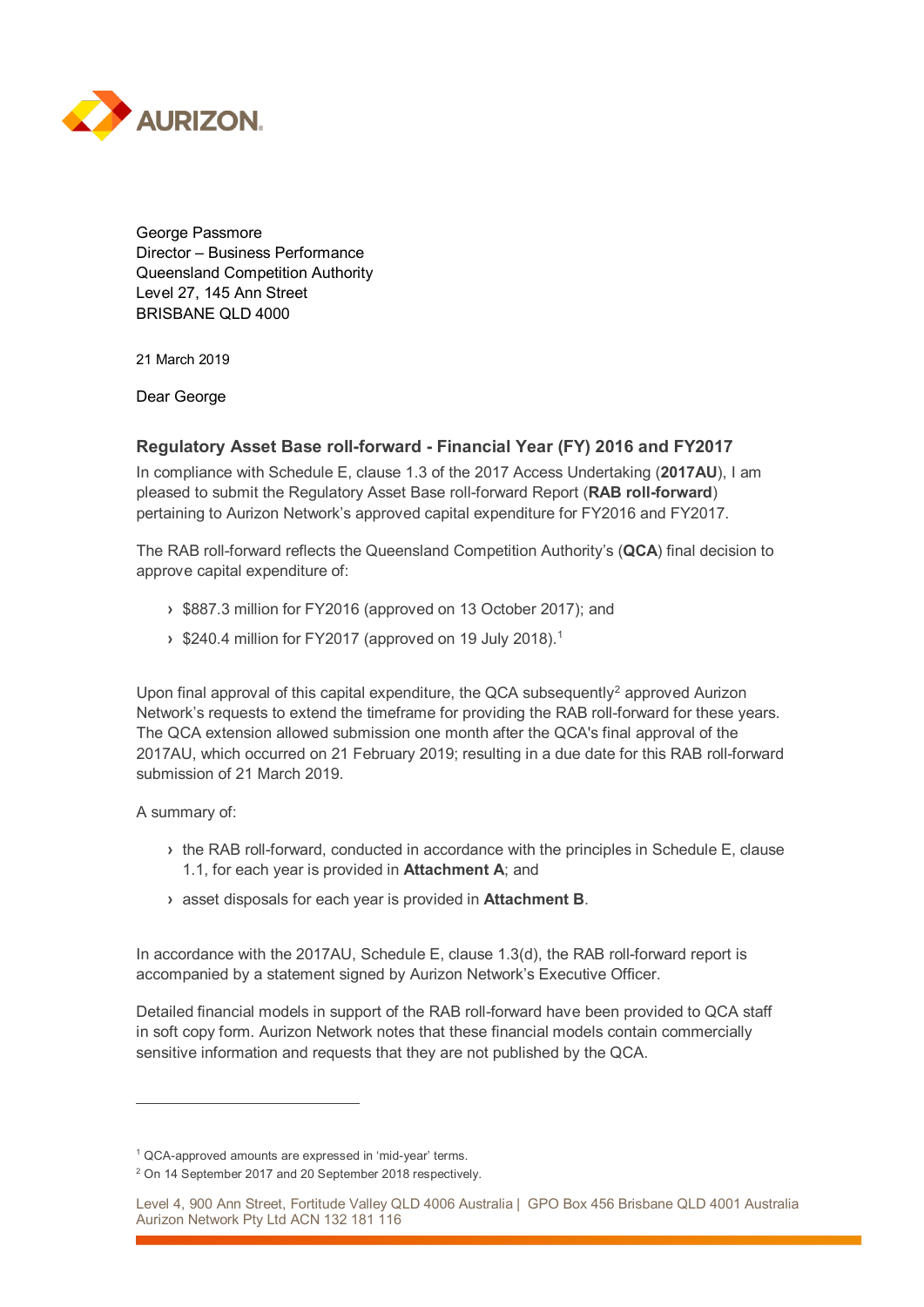Should you have any questions in relation to the RAB Roll-forward, please do not hesitate to contact Sandra Xia via email: [Sandra.Xia@aurizon.com.au.](mailto:Sandra.Xia@aurizon.com.au)

Sincerely,

Loretta Lynch Head of Finance and Regulation Network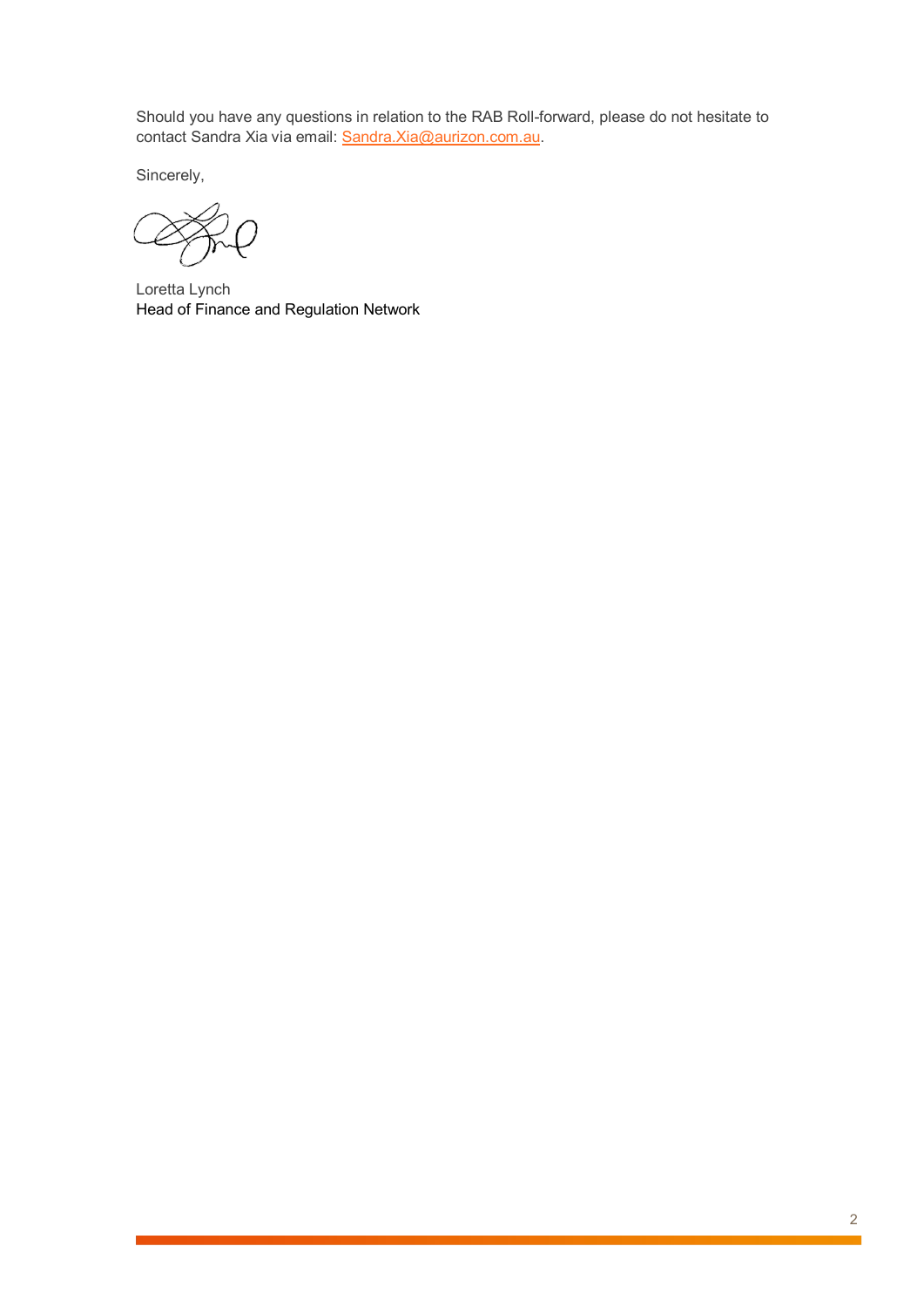

## Attachment A

## **Central Queensland Coal Region – Regulatory Asset Base Roll-forward**

## **Total RAB Assets**

**2015/16**

| System                |                                           | <b>Opening Asset</b><br>Value 2015/16 | 15/16 Capex | plus Inflation | less Depreciation | <b>Closing Asset</b><br>Value 2015/16 | Disposals /<br><b>Transfers</b> | <b>Opening Asset Value</b><br>2016/17 |
|-----------------------|-------------------------------------------|---------------------------------------|-------------|----------------|-------------------|---------------------------------------|---------------------------------|---------------------------------------|
|                       |                                           | \$000s                                | \$000s      | \$000s         | \$000s            | \$000s                                | \$000s                          | \$000s                                |
| Goonyella             | (inc Middlemount, Hail Creek and Vermont) | 1,501,272                             | 71,992      | 23,438         | 96,087            | 1,500,615                             | $\overline{\phantom{a}}$        | 1,500,615                             |
| <b>Blackwater</b>     | (Inc WIRP; exc Rolleston and Minerva)     | 1,296,910                             | 228,593     | 26,217         | 87,295            | 1,464,426                             |                                 | 1,464,426                             |
| <b>Blackwater</b>     | Rolleston (Inc WIRP)                      | 525,510                               | 238,012     | 18,630         | 36,189            | 745,963                               |                                 | 745,963                               |
| <b>Blackwater</b>     | Minerva                                   | 66,166                                |             | 986            | 3,460             | 63,692                                |                                 | 63,692                                |
| Moura                 | (Inc WIRP)                                | 267,609                               | 36,013      | 6,967          | 11,666            | 298,923                               |                                 | 298,923                               |
| <b>Newlands</b>       | (inc NAPE)                                | 282,990                               | 15,160      | 9,858          | 11,551            | 296,457                               |                                 | 296,457                               |
| GAPE                  | (Inc GSE, Byerwen GAPE and Byerwen NAPE)  | 1,081,958                             | 34          | 27,125         | 57,737            | 1,051,311                             |                                 | 1,051,311                             |
| Goonyella (Electric)  | (inc Middlemount, Hail Creek and Vermont) | 221,639                               | 63,635      | 4,250          | 25,632            | 263,892                               |                                 | 263,892                               |
| GAPE (Electric)       | (Inc GSE)                                 | 4,168                                 |             | 62             | 235               | 3,995                                 | $\sim$                          | 3,995                                 |
| Blackwater (Electric) | (Inc WIRP; exc Rolleston)                 | 255,576                               | 29,841      | 4,746          | 28,854            | 261,309                               |                                 | 261,309                               |
| Blackwater (Electric) | Rolleston (Inc WIRP)                      | 21,830                                | 173,881     | 3,580          | 9,307             | 189,983                               |                                 | 189,983                               |
| Total                 |                                           | 5,525,630                             | 857,093     | 125,858        | 368,014           | 6.140.566                             |                                 | 6,140,566                             |

Note:

1. Capex is in start of year terms

2. WIRP capex allocations are consistent with the UT4 Final Decision

Level 4, 900 Ann Street, Fortitude Valley QLD 4006 Australia | GPO Box 456 Brisbane QLD 4001 Australia Aurizon Network Pty Ltd ACN 132 181 116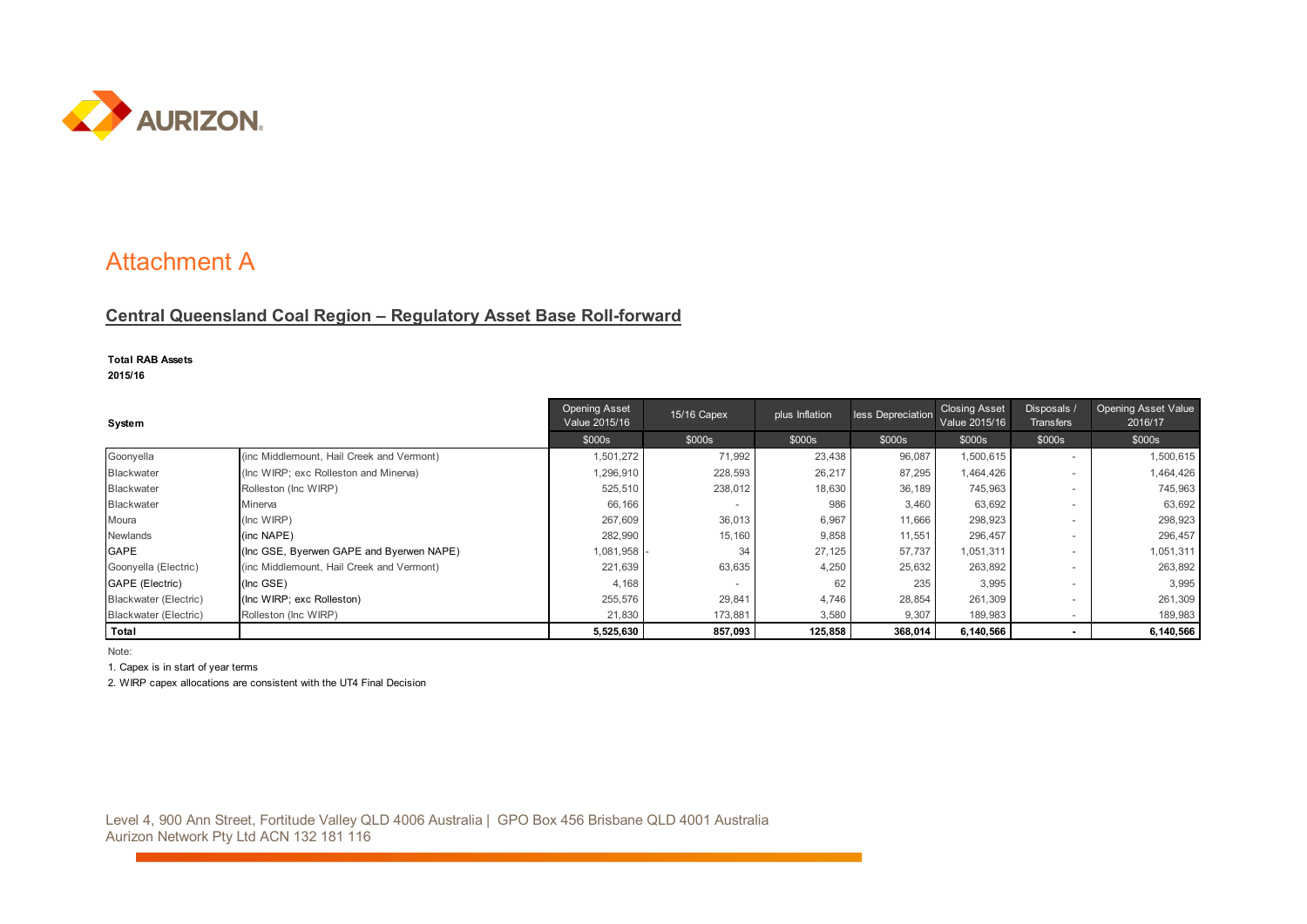#### **Total RAB Assets 2016/17**

| System                 |                                                        | <b>Opening Asset</b><br>Value 2016/17 | 16/17 Capex | plus Inflation | less Depreciation | <b>Closing Asset</b><br>Value 2016/17 | Disposals/transfers      | Asset Value as at:<br>30-June-17 |
|------------------------|--------------------------------------------------------|---------------------------------------|-------------|----------------|-------------------|---------------------------------------|--------------------------|----------------------------------|
|                        |                                                        | \$000s                                | \$000s      | \$000s         | \$000s            | \$000s                                | \$000s                   | \$000s                           |
| Goonyella              | (inc Middlemount, Caval Ridge, Hail Creek and Vermont) | 1,500,615                             | 92,858      | 29,238         | 108,388           | 1,514,323                             | $\,$                     | 1,514,323                        |
| <b>Blackwater</b>      | (Inc WIRP; exc Rolleston and Minerva)                  | 1,464,426                             | 99,029      | 32,212         | 100,729           | 1,494,937                             | $\overline{\phantom{a}}$ | 1,494,937                        |
| Blackwater             | Rolleston (Inc WIRP)                                   | 745,963                               | 1,220       | 21,025         | 36,903            | 731,305                               | $\overline{\phantom{a}}$ | 731,305                          |
| Blackwater             | Minerva                                                | 63,692                                |             | 1,169          | 3,472             | 61,388                                | $\overline{\phantom{a}}$ | 61,388                           |
| Moura                  | (Inc WIRP)                                             | 298,923                               | 13,545      | 8,196          | 13,058            | 307,606                               | $\overline{\phantom{a}}$ | 307,606                          |
| Newlands               | (inc NAPE)                                             | 296,457                               | 12,372      | 11,135         | 12,787            | 307,176                               | $\overline{\phantom{a}}$ | 307,176                          |
| <b>GAPE</b>            | (Inc GSE, Byerwen GAPE and Byerwen NAPE)               | 1,051,311                             | 4,113       | 23,275         | 68,627            | 1,010,072                             | $\overline{\phantom{a}}$ | 1,010,072                        |
| Goonyella (Electric)   | (inc Middlemount, Hail Creek and Vermont)              | 263,892                               | 3,796       | 4,912          | 26,296            | 246,304                               |                          | 246,304                          |
| <b>GAPE</b> (Electric) | (Inc GSE)                                              | 3,995                                 |             | 73             | 240               | 3,829                                 | $\overline{\phantom{a}}$ | 3,829                            |
| Blackwater (Electric)  | (Inc WIRP; exc Rolleston)                              | 261,309                               | 5,300       | 5,389          | 15,094            | 256,905                               | $\overline{\phantom{a}}$ | 256,905                          |
| Blackwater (Electric)  | Rolleston (Inc WIRP)                                   | 189,983                               |             | 4,154          | 9,478             | 184,661                               | $\overline{\phantom{a}}$ | 184,661                          |
| Total                  |                                                        | 6,140,566                             | 232,236     | 140,778        | 395,072           | 6,118,508                             |                          | 6,118,508                        |

Note:

1. Capex is in start of year terms

2. WIRP capex allocations are consistent with the UT4 Final Decision